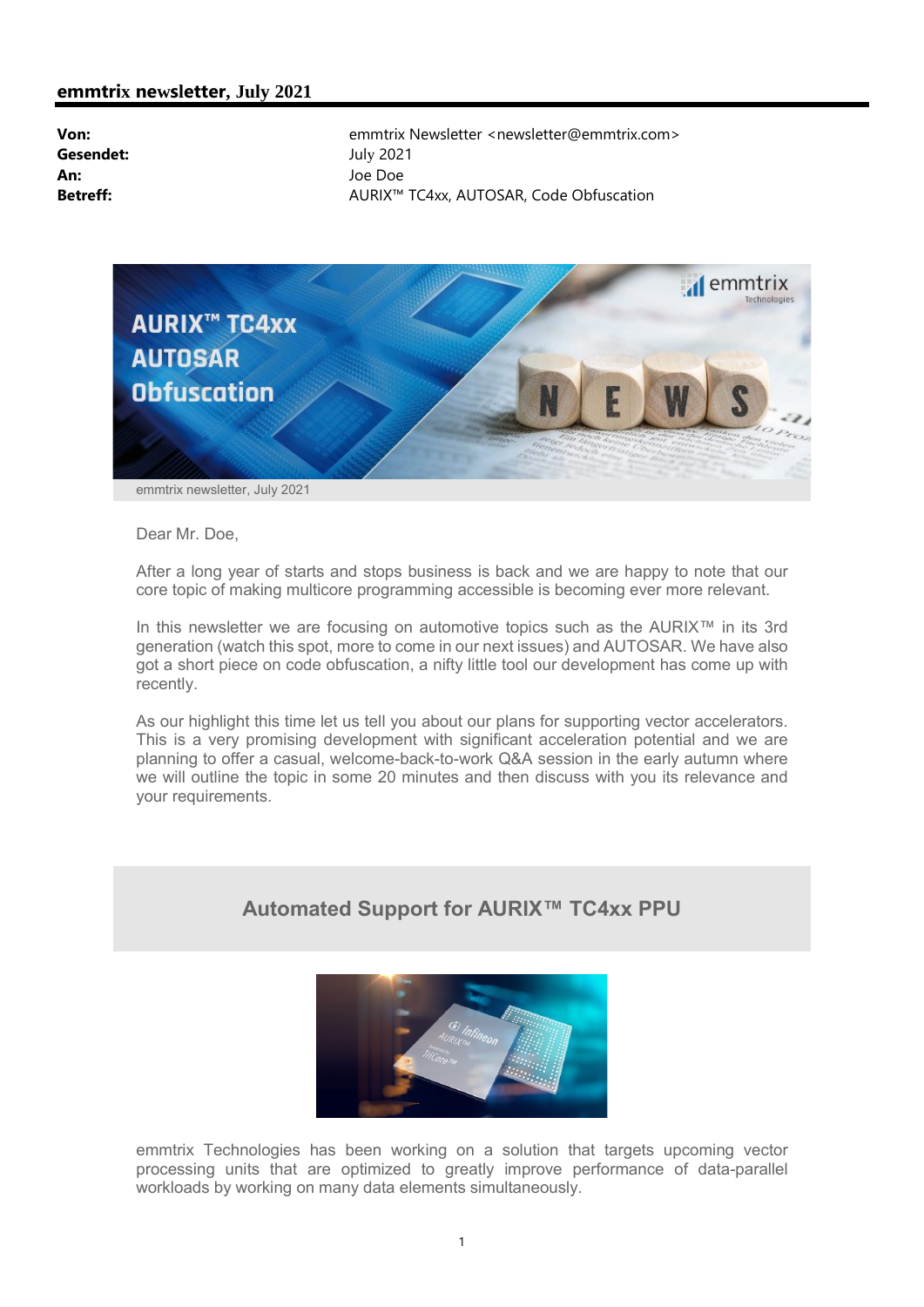Our solution identifies the algorithms and data types used in, for example, a Simulink model and provides a hardware-optimized implementation that considers the vector width, instructions, and memory layout. This is coupled with an automated optimization process and a continuous performance analysis feedback loop, with the user able to specify transformations to explore the best speed-up.

The results rival the performance of hand-written implementations and are available much faster and free from errors.

The solution should be available this autumn for evaluation.



We are planning to host a one-off short 20-minute presentation with Q&A session in early autumn, with a full webinar to follow suit.

Let us know if this is of interest to you by completing a very short survey.

#### Go to survey

# emmtrix goes AUTOSAR - finally



emmtrix Technologies is in the process of putting in place support for projects based on AUTOSAR.

Initially we will focus on providing an analysis and software distribution solution for projects based on the AUTOSAR Classic Platform. Our tool will help system architects, software architects and software engineers to understand the runtime behavior of software components and runnables and provide help with the distribution of software parts across multiple cores of an ECU. All this will strictly adhere to the AUTOSAR specification, which in turn will ensure interoperability of our solution portfolio with tools and software stacks across all vendors within the AUTOSAR ecosystem.

This is a mid-term project with completion currently predicted in the first half of 2022.

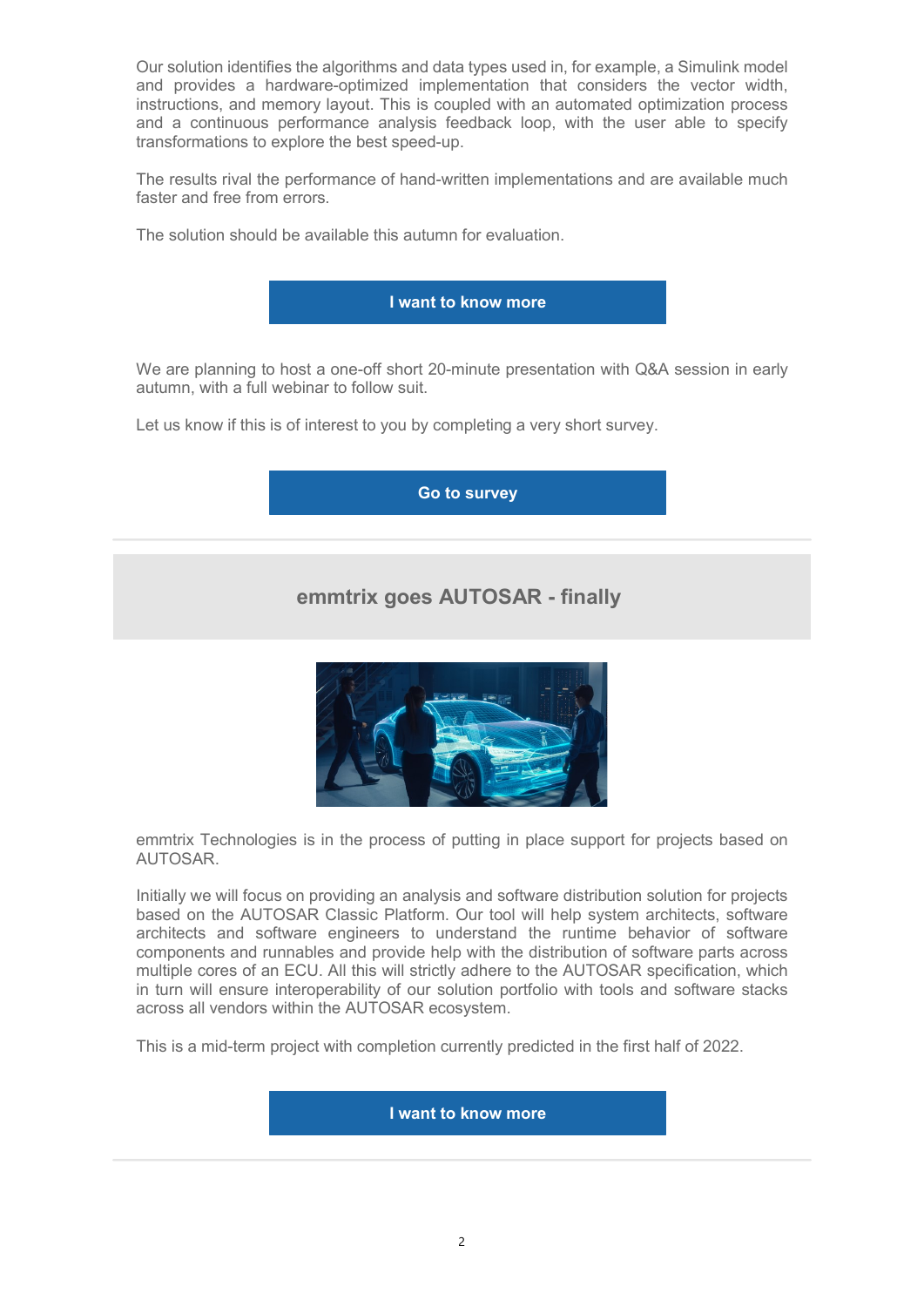## Code Obfuscation



A new feature of ePS is a transformation that performs code obfuscation.

When applied, all variables, function names and types are renamed based on an SHA-1 hashing algorithm. This irreversible process ensures that the source code only contains the same level of information as a disassembled binary. As the structure of the program is not affected by the obfuscation, the code can safely be shared with third parties for (static) code analysis, performance estimation or other purposes.

The example below shows parts of a Sobel filter application before and after the code obfuscation.

#### **Original Code:**

```
void edge sobel step(void) {
     static double Add out 0 data [640] [480];
     static int32_t Gain1_out0_data[640][480];
    static uint8_t MATLAB_Function_out0_data[480][640][4];<br>static int32_t MATLAB_Function1_out0_data[640][480];<br>static uint8_t MATLAB_Function2_out0_data[480][640][4];
     static double Product out 0 data \lceil 640 \rceil \lceil 480 \rceil;
     static double Product1 out0 data[640][480];
     static bool Relational Operator out 0data [640] [480];
     size t il;
     size t i2;
     size t i3;
     interface indata (MATLAB Function2 out0 data);
     MATLAB Function1 step(MATLAB Function1 out0 data,
         MATLAB Function2 out0 data);
     conv2_1(conv2Hor_out0_data, MATLAB_Function1_out0_data);
     conv2<sup>-</sup>2(conv2Ver out0<sup>-</sup>data, MATLAB Function1<sup>-out0-data);</sup>
     for (i2 = 0u; i2 < 640u; i2 = i2 + 1) {
          for (i1 = 0u; i1 < 480u; i1 = i1 + 1) {
               Product out0 data[i2][i1] = conv2Ver out0 data[i2][i1]
                    \star conv2Ver out0 data[i2][i1];
          Ï
     \overline{1}for (i8 = 0u; i8 < 640u; i8 = i8 + 1) {
          for (i7 = 0u; i7 < 480u; i7 = i7 + 1) {
               Signed Sqrt out0 data[i8][i7] = sqrt(Add out0 data[i8][i7]);
          \mathbf{R}\mathbf{1}\overline{ }
```